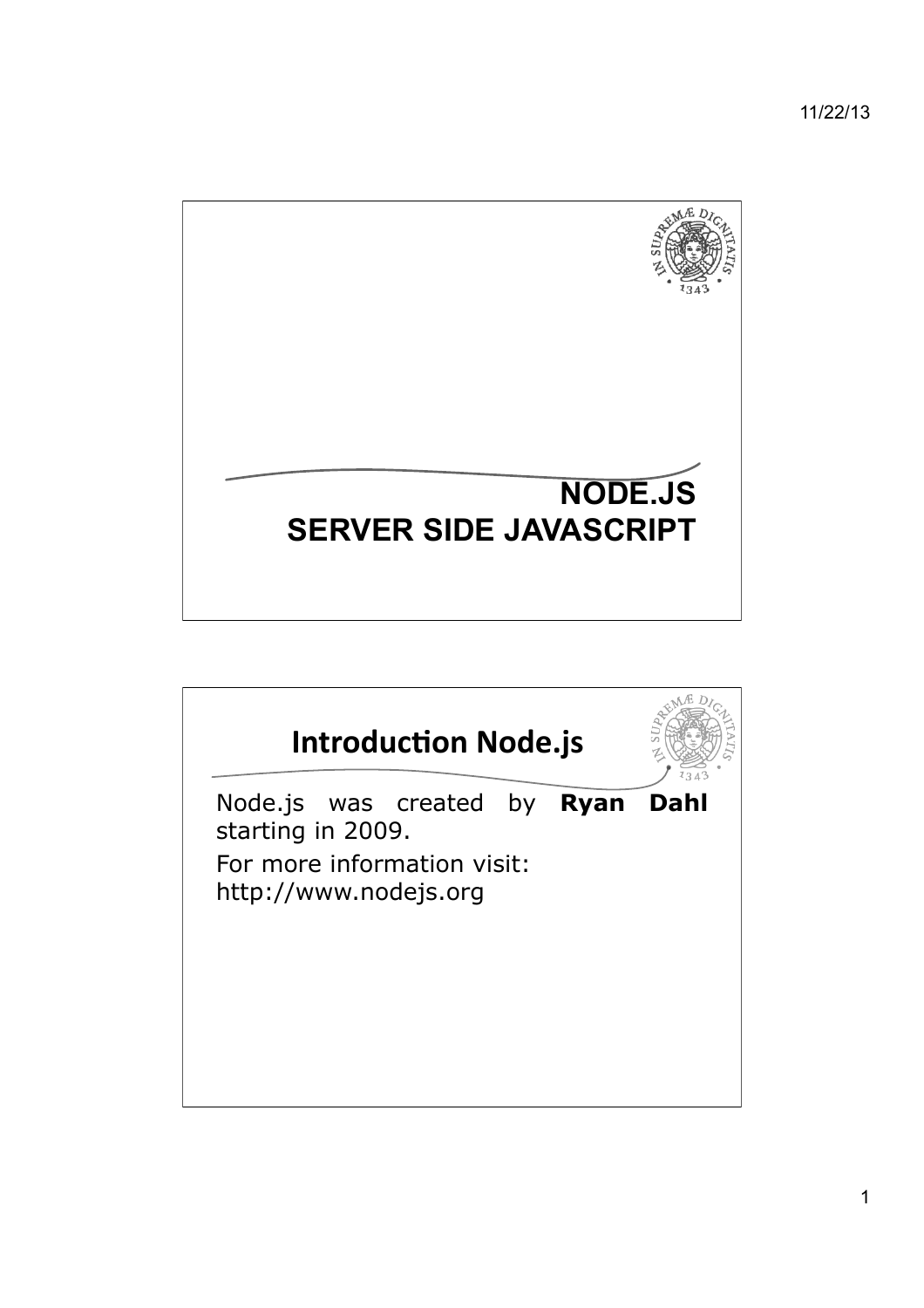

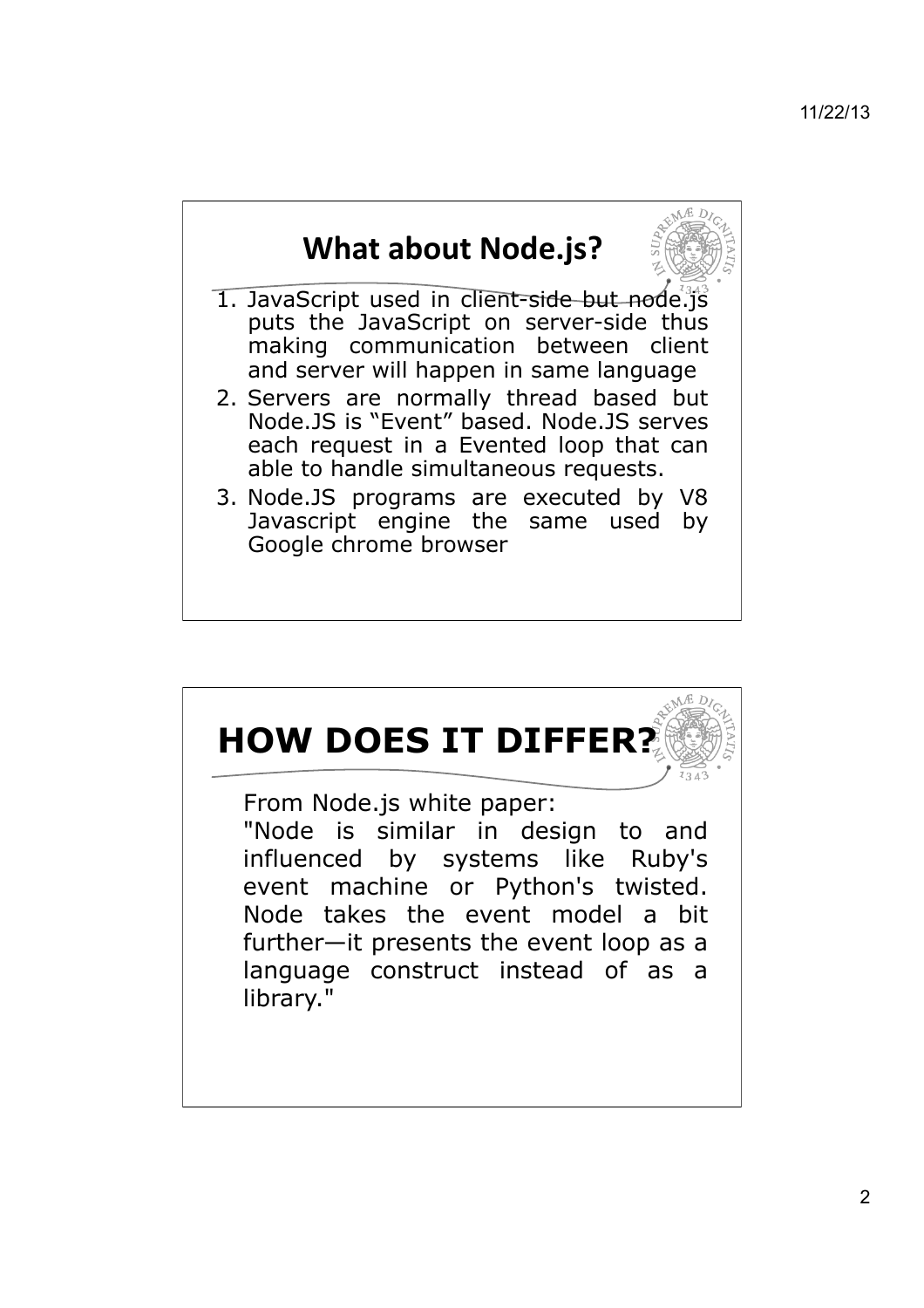# **WHAT CAN YOU DO WITH NODE ?**

- It is a command line tool. You download a tarball, compile and install the source.
- It lets you Layered on top of the TCP library is a HTTP and HTTPS client/ server.
- Node provides a JavaScript API to access the network and file system.

### **WHAT CAN'T DO WITH NODE?**

- Node is a platform for writing JavaScript applications outside web browsers. This is not the JavaScript we are familiar with in web browsers. There is no DOM built into Node, nor any other browser capability.
- Node can't run on GUI, but run on terminal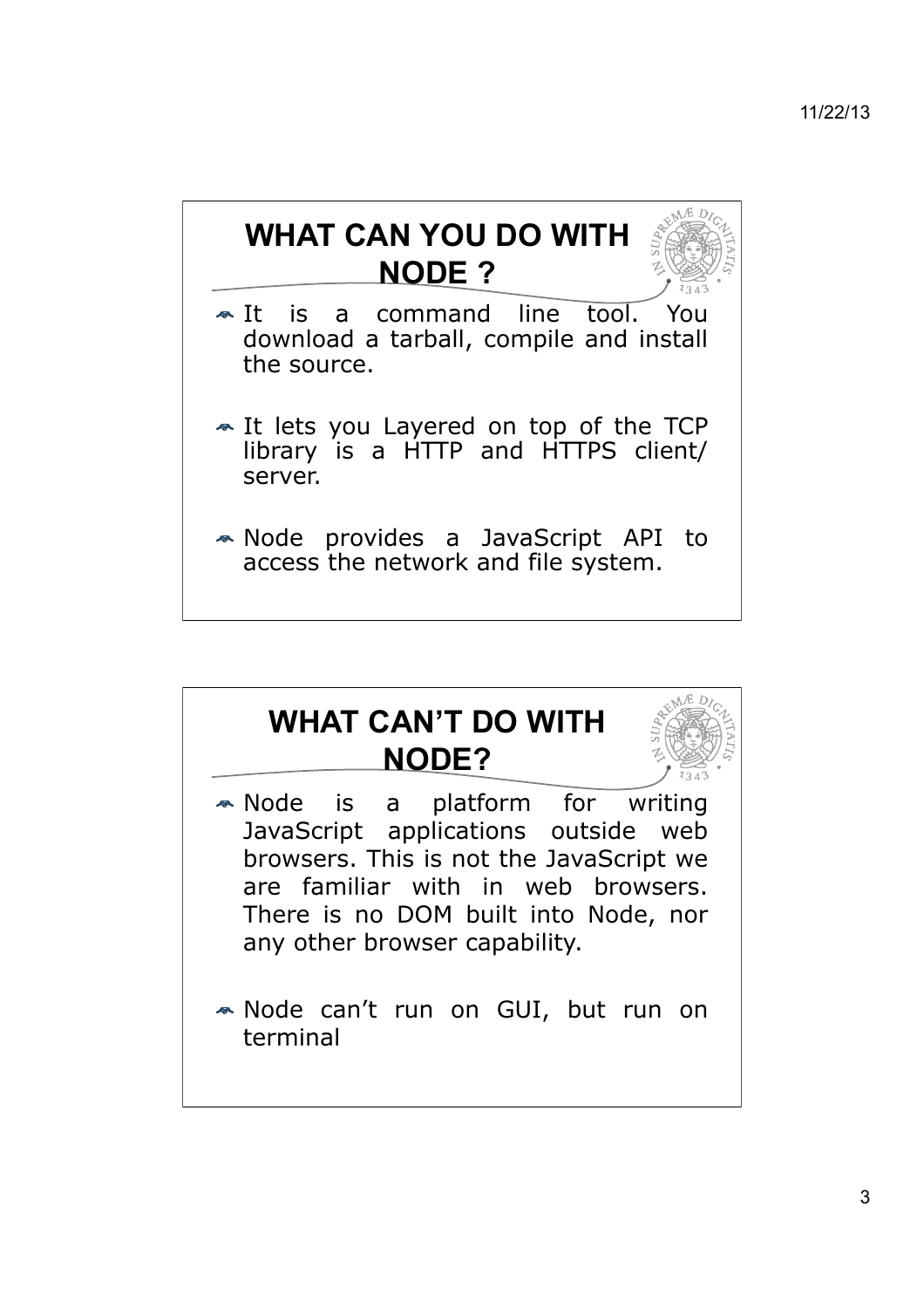11/22/13



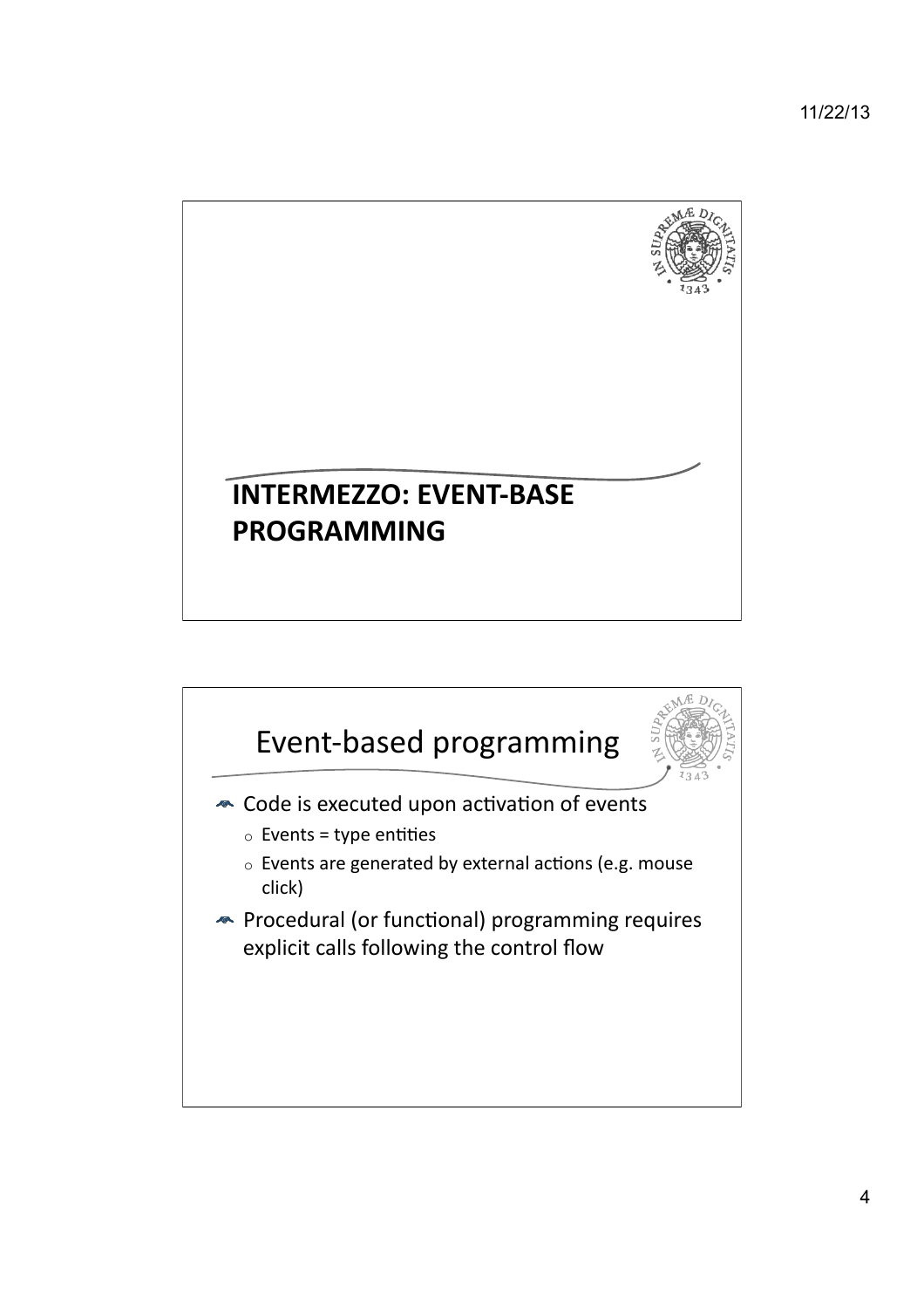#### 11/22/13



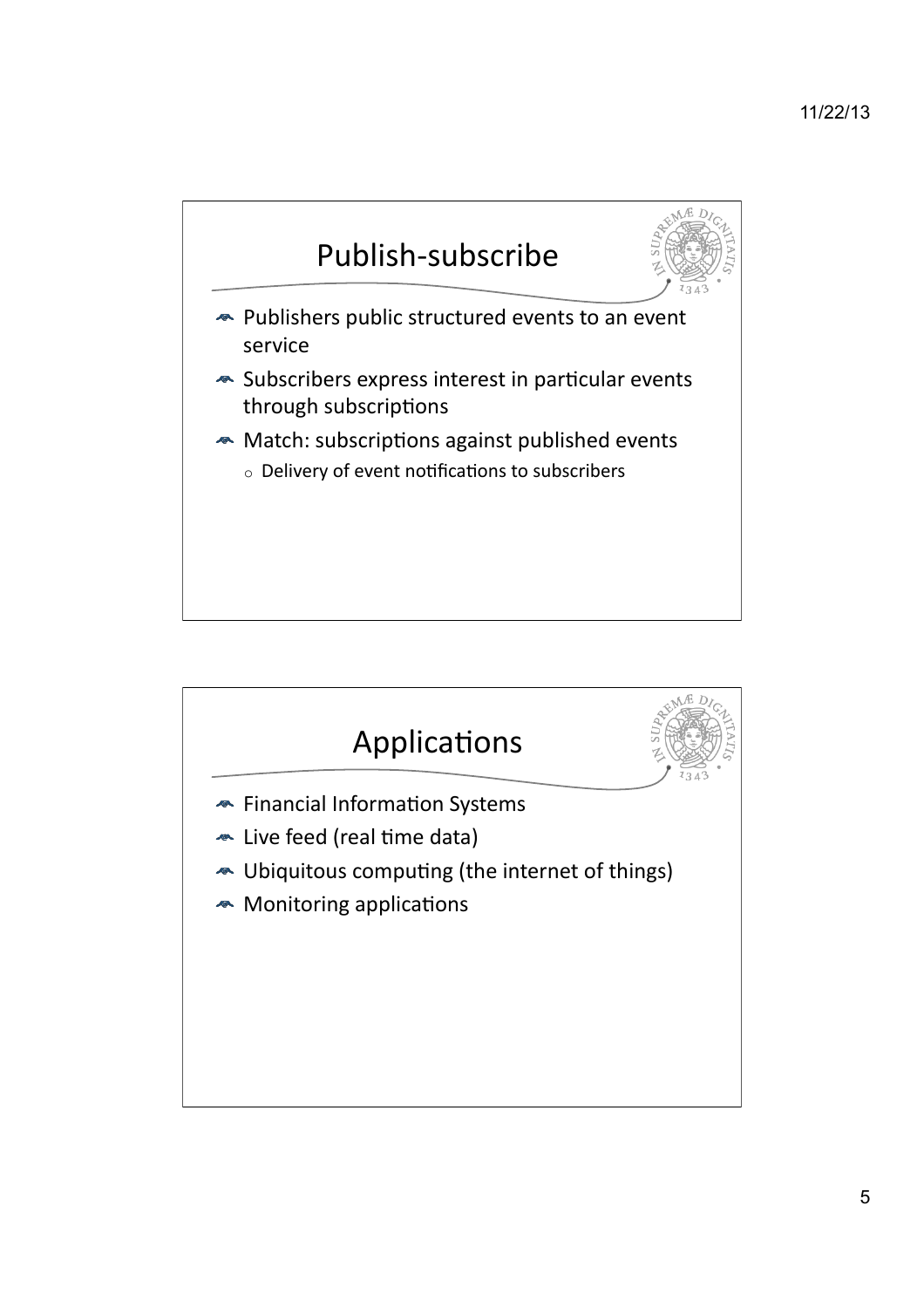

## **THREADS VS EVENT-DRIVEN**

| Threads                                                                                                                                | <b>Asynchronous Event-driven</b>                                                                    |
|----------------------------------------------------------------------------------------------------------------------------------------|-----------------------------------------------------------------------------------------------------|
| Lock application / request with<br>listener-workers threads                                                                            | only one thread, which<br>repeatedly fetches an event                                               |
| Using incoming-request model                                                                                                           | Using queue and then processes<br>it                                                                |
| multithreaded server might<br>block the request which might<br>involve multiple events                                                 | manually saves state and then<br>goes on to process the next<br>event                               |
| Using context switching                                                                                                                | no contention and no context<br>switches                                                            |
| Using multithreading<br>environments where listener<br>and workers threads are used<br>frequently to take an incoming-<br>request lock | Using asynchronous I/O<br>facilities (callbacks, not poll/<br>select or O_NONBLOCK)<br>environments |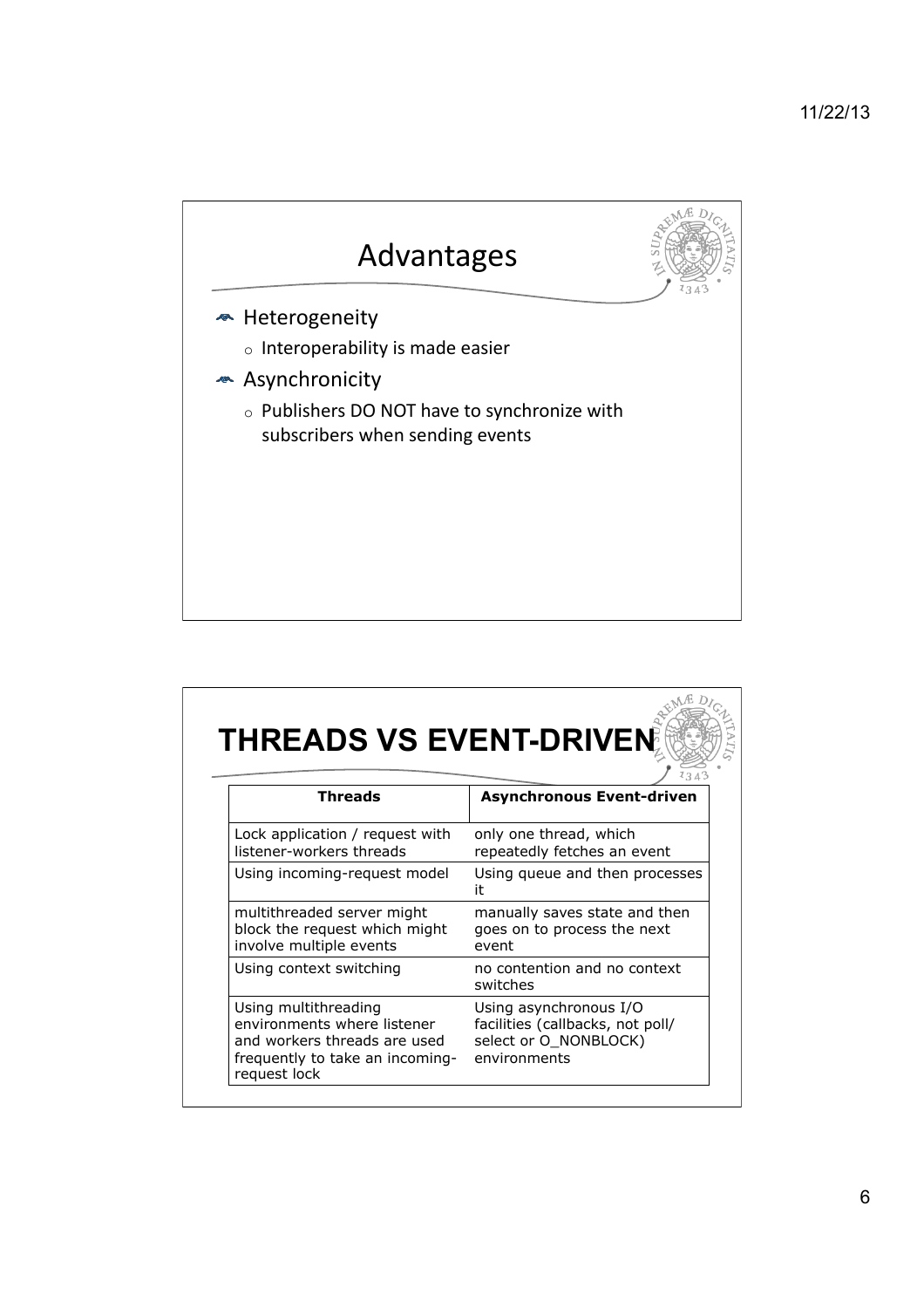

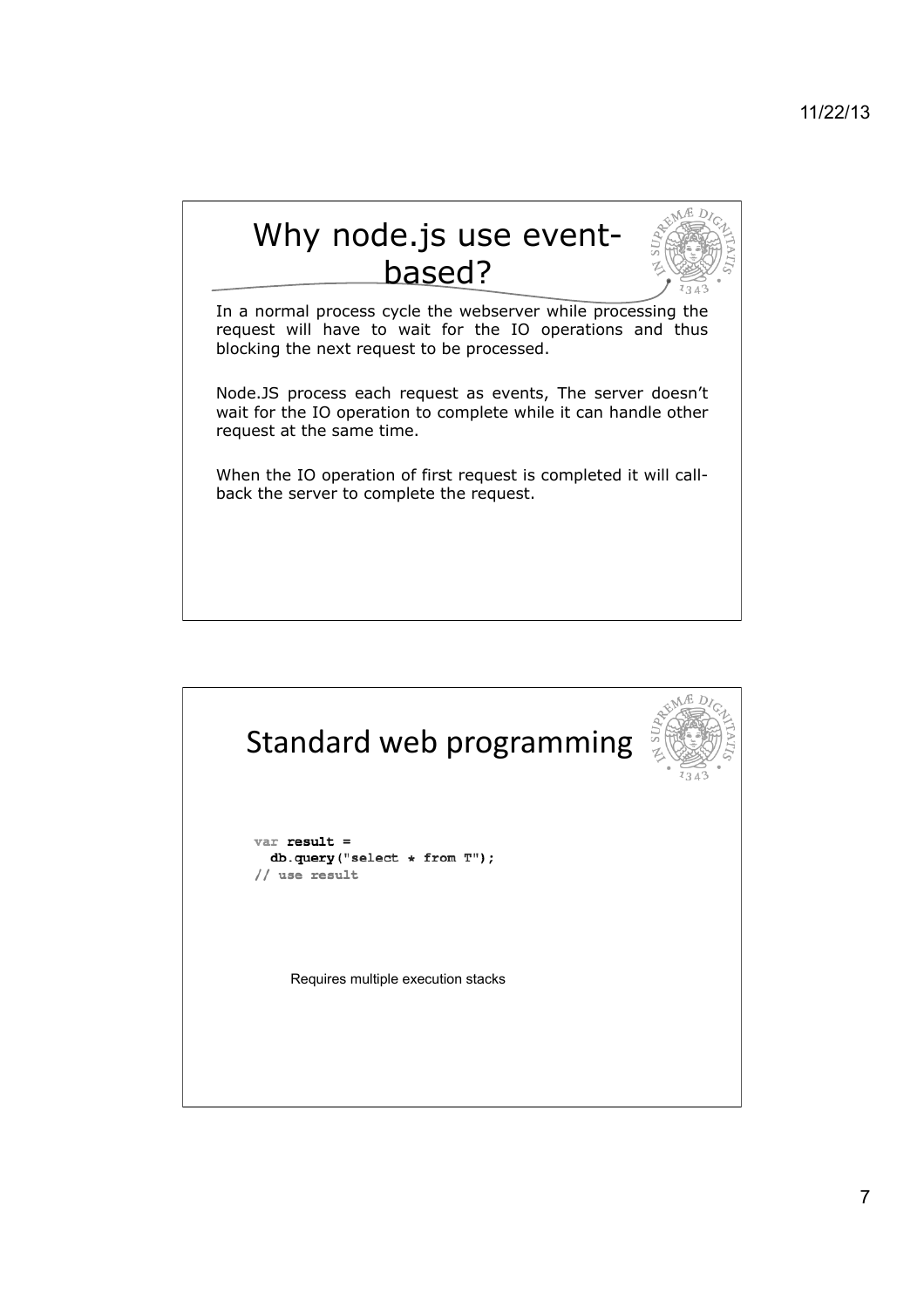

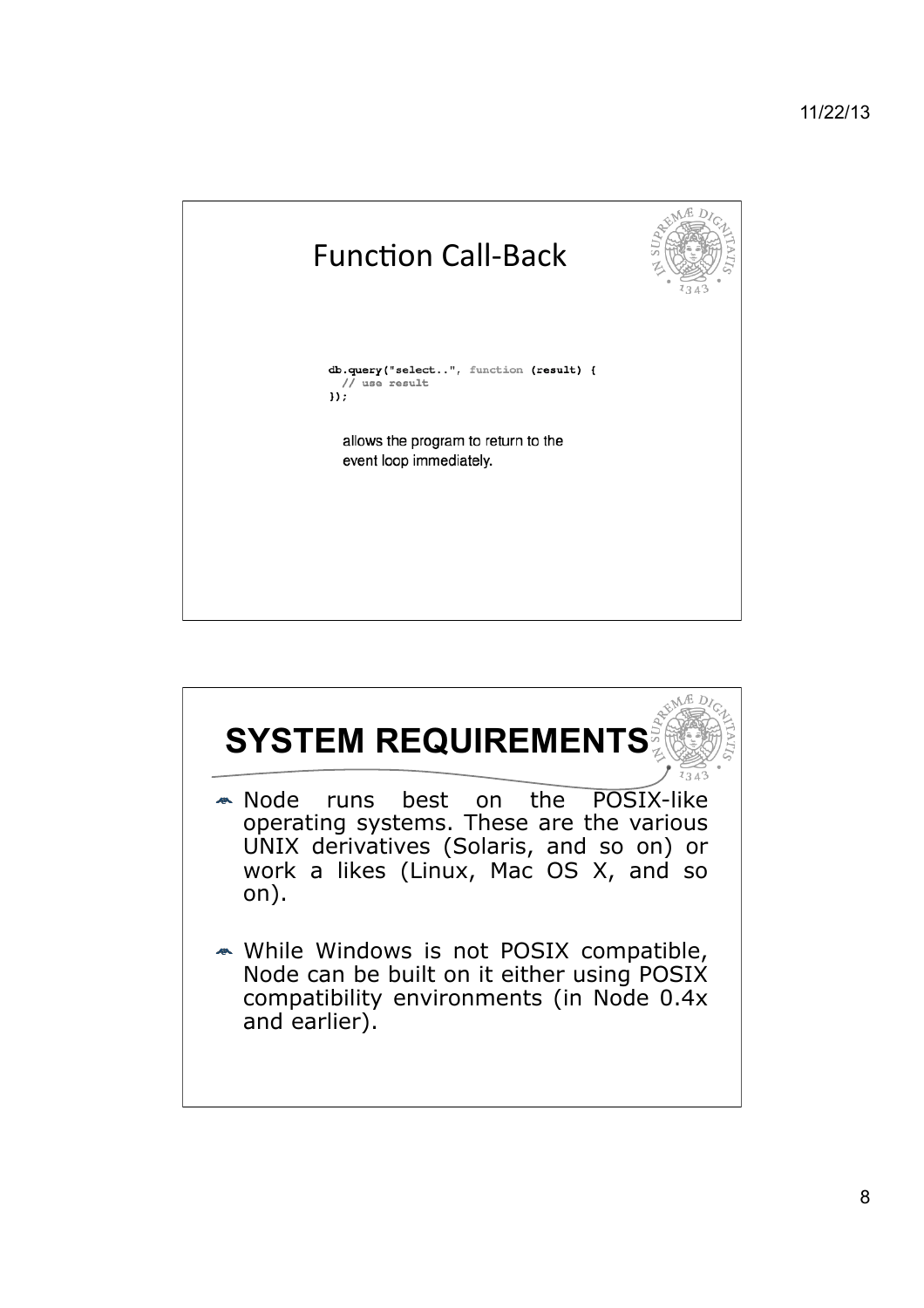

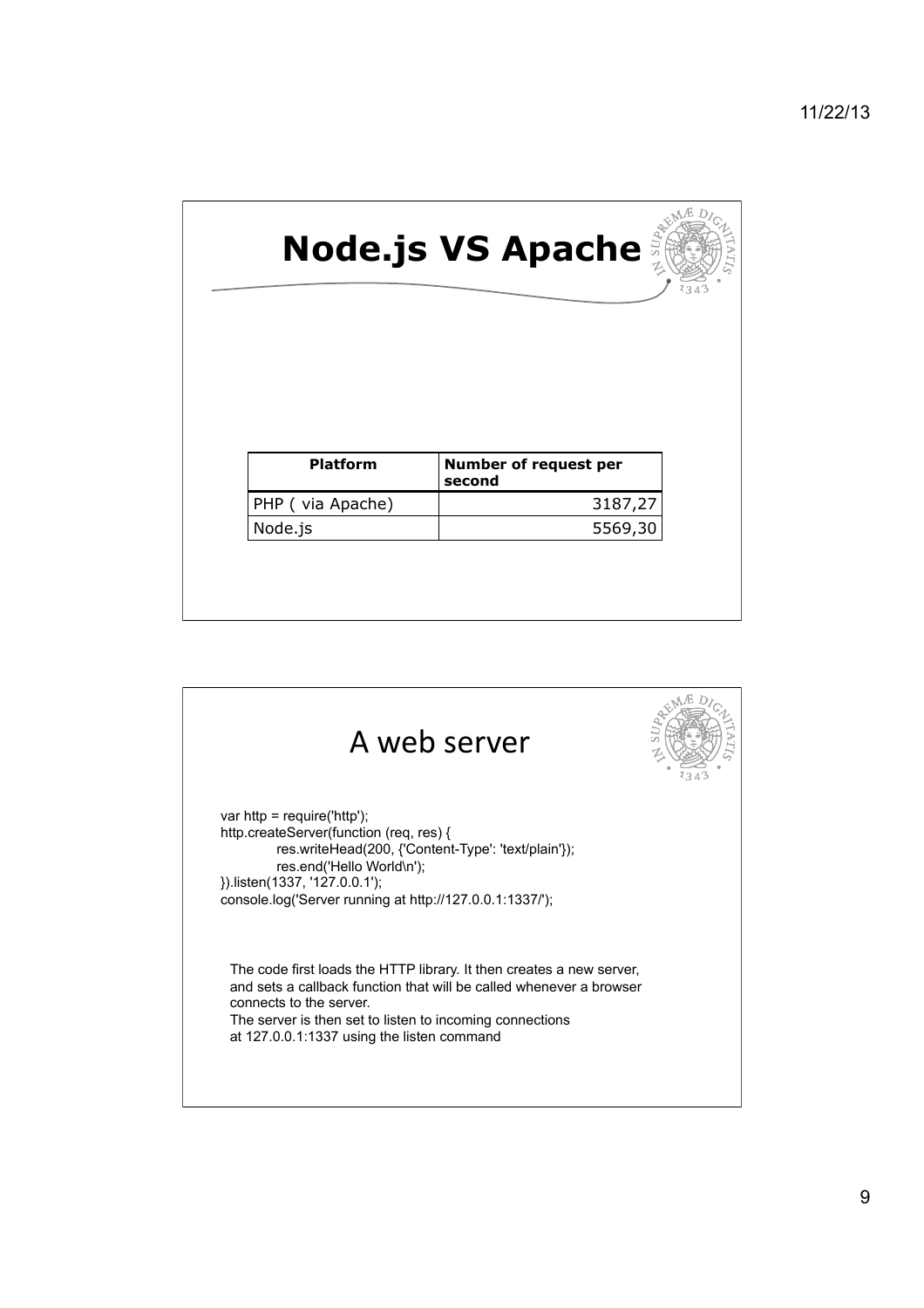